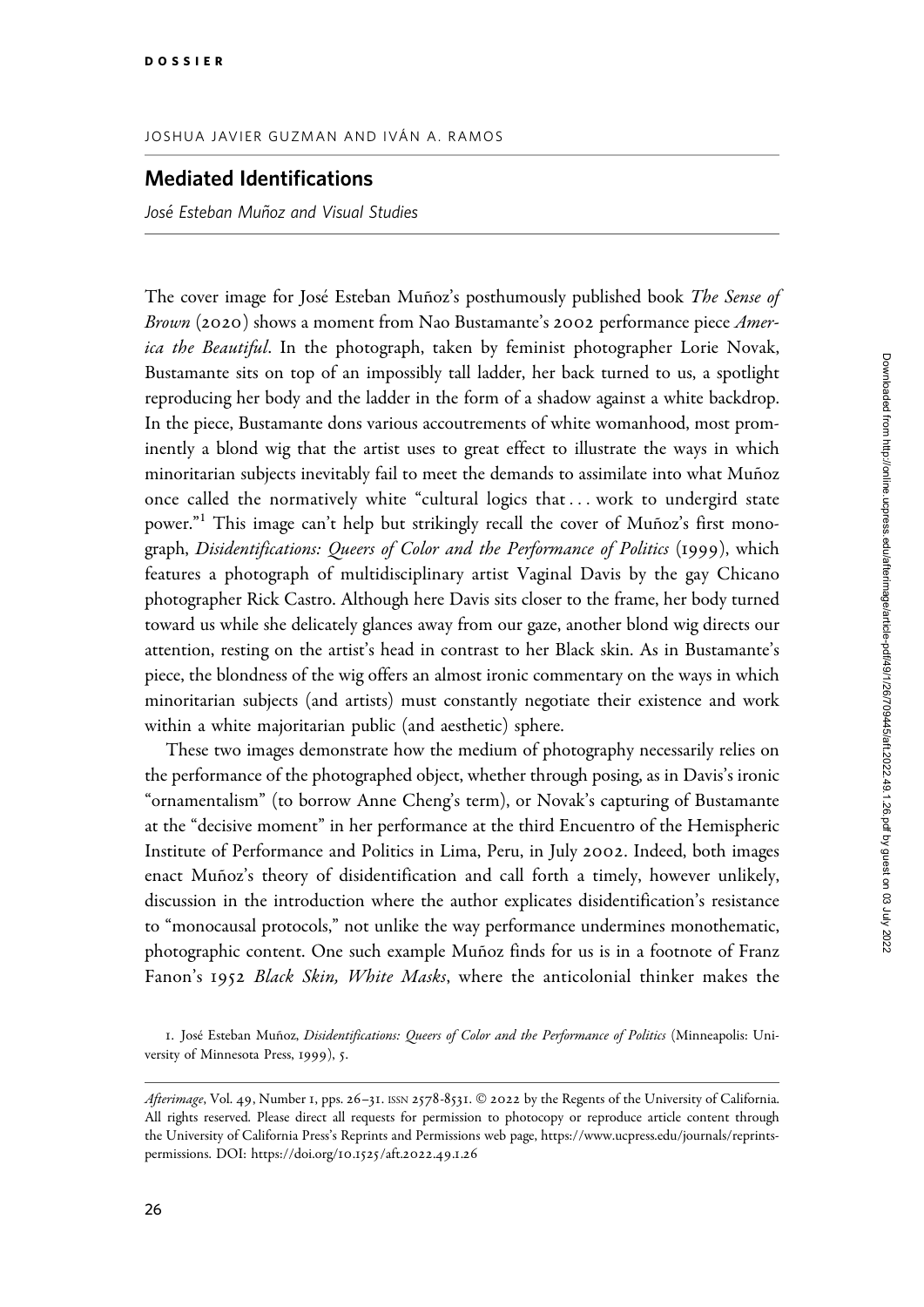

normativizing claim that he had "no opportunity to establish the overt presence of homosexuality in Martinique [due to] the absence of the Oedipus complex in the Antilles."<sup>2</sup> In effect, the normativizing argument that homosexuality is essentially a colonial construct (as homophobic as that may sound to a contemporary reader) still leaves room for Muñoz to engage Fanon's anticolonial paradigm *despite* Fanon's (well documented) misogyny and homophobia: "Disidentification offers a Fanon, for that queer

<sup>2.</sup> Frantz Fanon, Black Skin, White Masks (New York: Grove Press, 1967), 180; qtd. in Muñoz, Disidentifications, 8.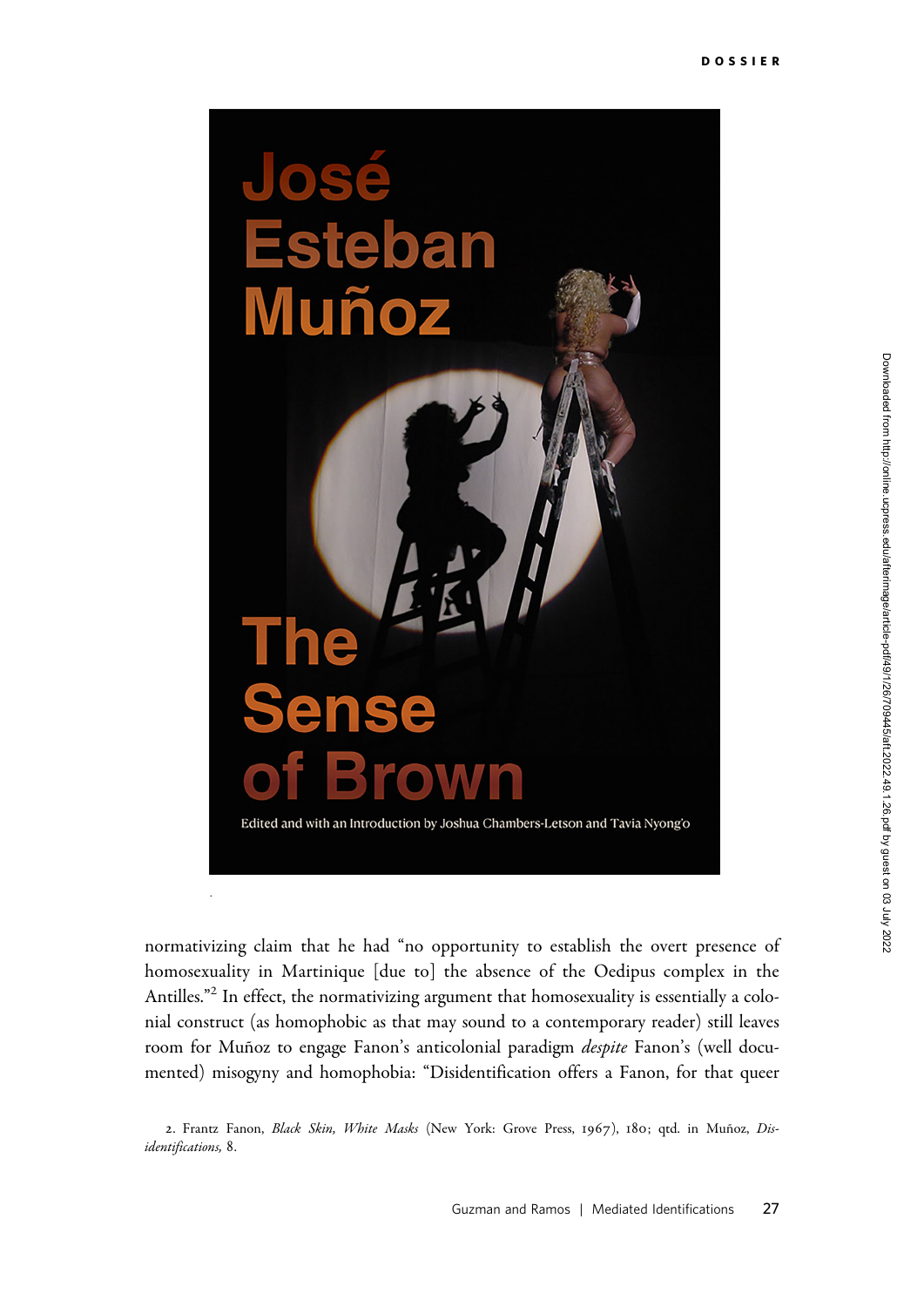and feminist reader who would not be sanitized; instead his homophobia and misogyny would be interrogated while his anticolonial discourse was engaged as *still* valuable yet mediated identification."<sup>3</sup> We are interested in Muñoz's phrasing of disidentification as both a "mediated identification" and immediate identification that dialectically enacts a form of politics.

A mediated identification is an identification exposed to contradiction, effectively captured in the two covers of Muñoz's books. In Novak's photograph, the white gaze and the black objectification of Bustamante's shadow are mediated through Bustamante's body, making both present and absent the blondness of normative American citizenship. Meanwhile, Davis's own play with whiteness, as a queer black Chicana from Los Angeles, anticipates Muñoz's discussion in *The Sense of Brown* where he meditates on W. E. B. Du Bois's structure of address in The Souls of Black Folk (1903). Here, Muñoz concedes first that Du Bois is indeed calling for "white sympathy" since The Souls of Black Folk "addresses a white liberal subject who is potentially receptive to the idea that the color line is indeed the structuring antagonism of the twentieth century."<sup>4</sup> We wonder: Is not Davis's posture inviting white sympathy in all its absurd and ironic pleas? Or perhaps Davis mimics the "white liberal subject who is potentially receptive to the idea [of] the color line."<sup>5</sup> Yet, Muñoz makes a secondary argument about how Du Bois is not simply calling for interracial sympathy but in fact "intraracial empathy." This is key for Muñoz since Latina/os are situated as a sociological problem in the United States where mass culture and media, such as television broadcasting in the case of his examination of the 1970s sitcom *Chico and the Man*, provide opportunities to transmit historical consciousness around the sentiment of nonbelonging in a similar way as the sorrow songs of chattel slavery confer their meaning to Du Bois, yet not through content but affect.

For Muñoz, the sense belonging to brownness certainly mirrors the work of disidentification yet is divorced from its "linearity of direct alignments" (what makes it a form of mediated identification). Meanwhile, brownness describes at once an approach to objects (a method) while retaining its own use-value as a mediated object. In other words, what Davis enacts in and through the photograph is the mimetic violence of white, normative citizenship through the apparatus of the copy-image. And what makes her ornamental performance (indeed the face, if you will, of disidentification) ironic stems from the origin of this copy-image—another imperfect copy. Indeed, both covers cut up identification, mediate it simultaneously through a continuum of differing standpoints, thereby yielding something like a transmedial form of identification, not unlike the way Muñoz theorizes "sense." This point gives further credence to Rey Chow's claim, in her 2012 monograph *Entanglements, or Transmedial Thinking about Capture*, that the Brechtian mode of deflating the dramatic event that in turn obstructs easy audience identification, also disrupts the "illusionism" of aesthetic unity:

<sup>3.</sup> Muñoz, Disidentifications, 9. Emphasis original.

<sup>4.</sup> José Esteban Muñoz, The Sense of Brown, ed. Joshua Chambers-Letson and Tavia Nyong'o (Durham, NC: Duke University Press, 2020), 41–42.

<sup>5.</sup> Muñoz, The Sense of Brown,  $4I-42$ .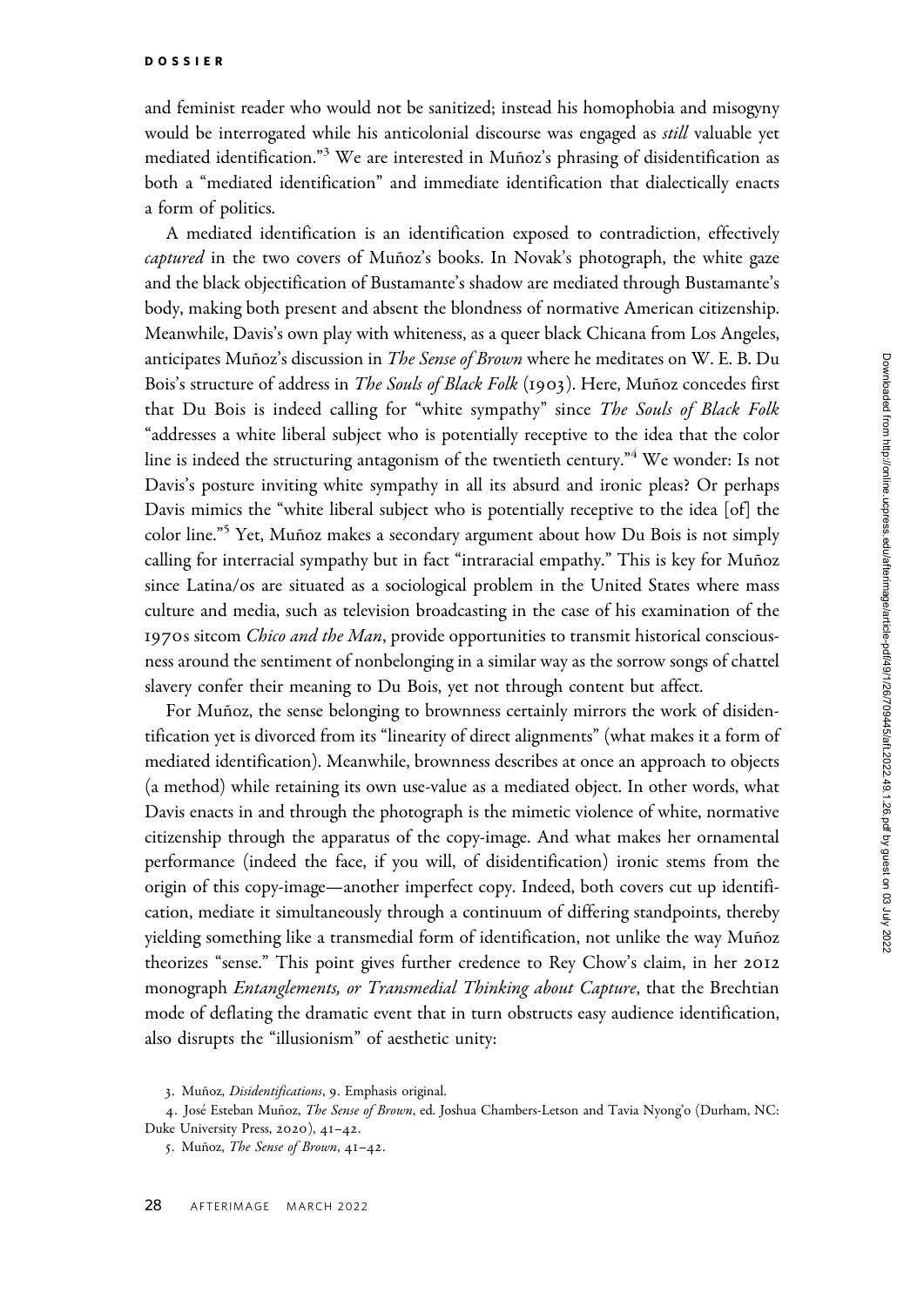

[S]uch programmatic dismantling of identification, and with it the conscious disengagement from binding emotions such as empathy and compassion, has become instrumental not only to subsequent innovations in the modern theater and cinema but also the ongoing, contemporary politicization of identities by way of class, gender, race, culture, sexual orientations, and other social partitions and divisions.<sup>6</sup>

In short, it appears to us that disidentification attends to the dispersal of media in mass culture and the subsequent queer desire to attain recognition from objects that

<sup>6.</sup> Rey Chow, Entanglements, or Transmedial Thinking about Capture (Durham, NC: Duke University Press, 2012), 6.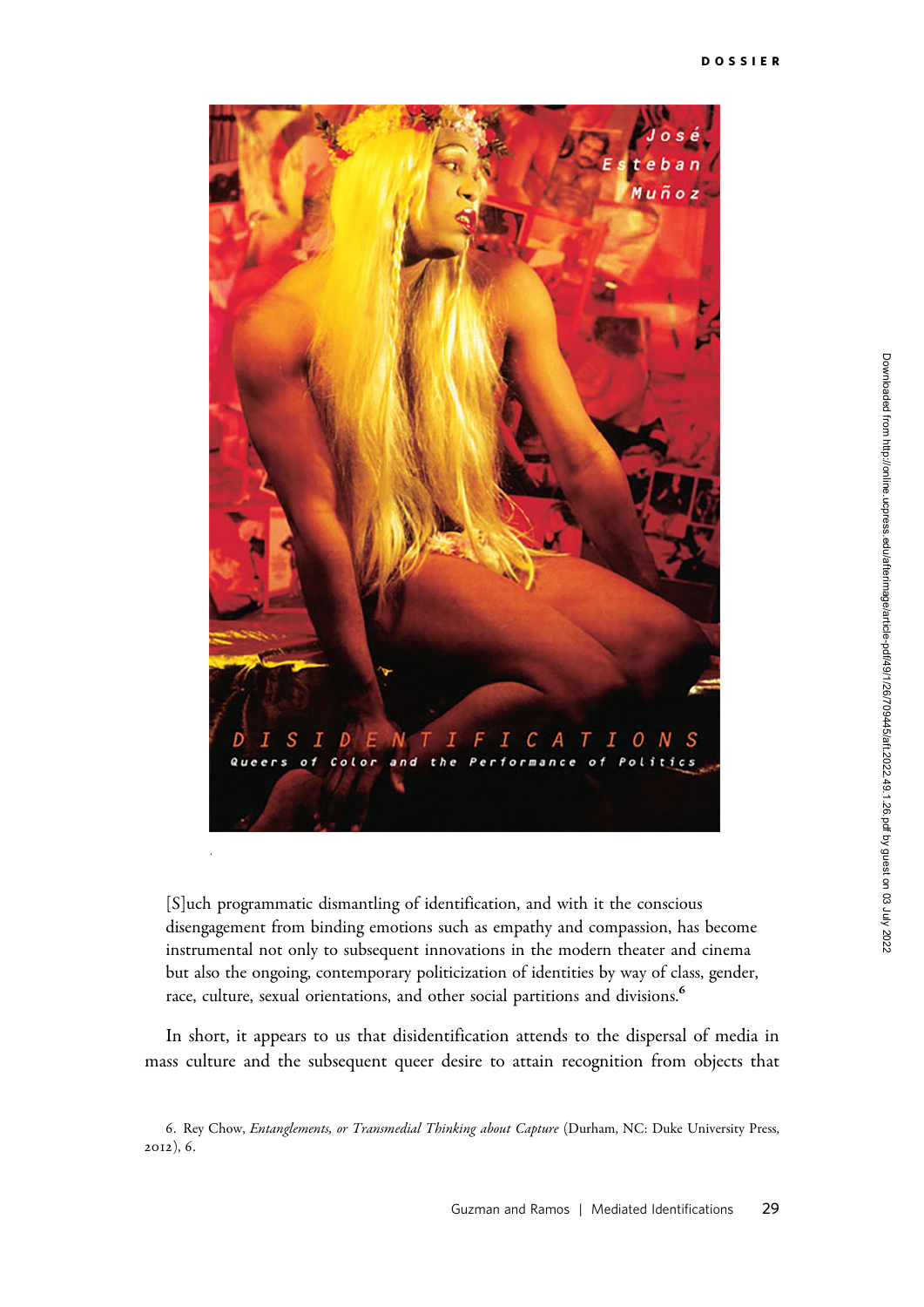refuse such easy equivalency. While brownness—as sense—shares in this distribution a transmedial thinking of difference, to borrow Chow's phrasing. Thus, one cannot think about *Dissidentifications* without *The Sense of Brown* and vice versa; in fact, they might be said to be extensions of the same problem made visible in their respective cover images namely, the queer racialized aesthetics of identifying with a contradiction.

Meanwhile, the echoes between these two covers, bookends to Muñoz's tragically shortened life and career, also serve to remind us of the deep and loving commitment that Muñoz possessed toward artists (and subjects) of color. Although centrally located in the fields of performance studies and queer theory, and a major influence in both, Muñoz's objects were essential to expanding the kinds of cultural artifacts recognized at the intersections of these domains of inquiry. He embraced a notion of performance that extended beyond performance studies' originary insistence on the power of liveness, and worked to include not only specific media objects (like his chapter in *Disidentifica*tions on Pedro Zamora and MTV's The Real World), but also artists of color who make use of a wide range of media and aesthetic practices. Indeed, his wide repertoire of artists in The Sense of Brown includes Bustamante, Isaac Julien, Ana Mendieta, Carmelita Tropicana, and Wu Tsang, among many others. Muñoz's investment in understanding how minoritarian subjects survive, negotiate, and challenge a white majoritarian world demands that we continue to turn to an expansive definition of performance that understands that artists (and subjects) of color deploy something we can call performance in multiple registers, from everyday experience to the way a body moves in a photograph or a video, to the ostensible ephemerality of a stage.

The influence of Muñoz's work has been essential to the generations of scholars of performance and queer theory (again, fields that he made inseparable) who came after him and who have built aesthetically diverse archives that encompass a wide range of aesthetic strategies and practices. This is in part because those of us working in queer of color critique indeed recognize that the minoritarian artists and cultural objects central to our fields of inquiry must move across a wide range of genres and media in order to grapple with the many complexities of minoritarian experience. Additionally, the historical inequalities of the mainstream art world have meant that Brown and Black artists must define their work in broad terms in order to gain legibility for multiple audiences and venues, and perhaps just as importantly, to tap into multiple (and limited) funding opportunities. For us as scholars of performance ourselves who write across objects and genres, Muñoz's influence continues to shape our understanding of the collaborative ground between media and performance studies, which for us also inevitably invokes something we have come to call "the aesthetic."

We decided to approach *Afterimage* with this short dossier, however, because in spite of Mun˜oz's towering influence on queer theory and performance studies, and the ways in which these fields have increasingly turned to objects found in contemporary art and media, our own interdisciplinary moves have left us with the realization that the late queer scholar's contributions have been met with relative silence in the more disciplinary fields of art history and media studies. Indeed, our own encounters with these fields have often left us feeling like outsiders and interlopers in large part because of our ongoing